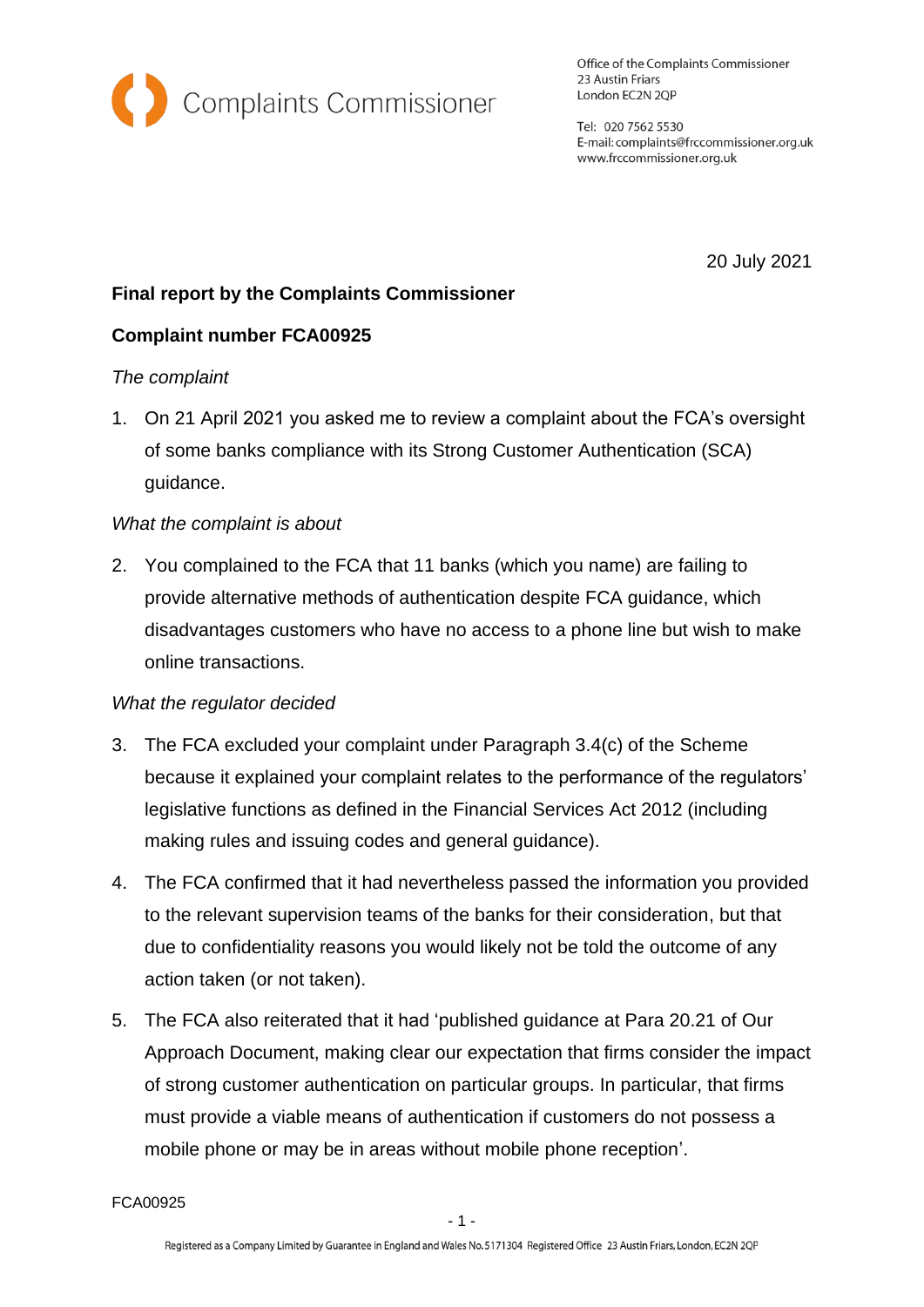#### *Why you are unhappy with the regulator's decision*

6. You feel that your complaint should be investigated and that action should be taken against firms who do not follow regulations.

### *My analysis*

- 7. Your complaint is about several banks who you allege are not adhering to FCA guidance in its Approach Document on strong customer authentication, and you would like the FCA to take action regarding this matter.
- 8. It does not seem to me that you are complaining about the FCA's rule making and therefore I do not agree that Paragraph 3.4(c) of the Scheme applies to your complaint. I am therefore accepting your complaint in the Scheme.
- 9. Having said that, there is little more that can be asked of the FCA than it is already doing: it has passed the information you provided to the relevant supervision teams within the FCA who will assess it. The FCA is right to say that due to confidentiality reasons it will likely not be able to provide you with feedback on what actions, if any, it takes.
- 10. Like the FCA, I am required to respect confidentiality This means that sometimes I cannot report fully on the confidential material to which I have access. However, as part of the Complaints Scheme, I have access to all the FCA's complaints papers, including confidential material. This is so that I, as an independent person, can see whether I am satisfied that the FCA has behaved reasonably.
- 11. I recommended that the FCA reports back to me with the results of the Supervision Teams review of the information you provided, which it has now done. For the reasons given above, I am not able to provide you with any specific details but I can assure you that the matters you raise have been considered and appropriate action taken.

## *My decision*

12. Although I am unable to provide you with specific details on what action has been taken as a result of your complaint, I can assure you that the information you provided has not been ignored and appropriate action has been taken as a result of your complaint. It is the FCA's intention that an alternative method to

#### FCA00925